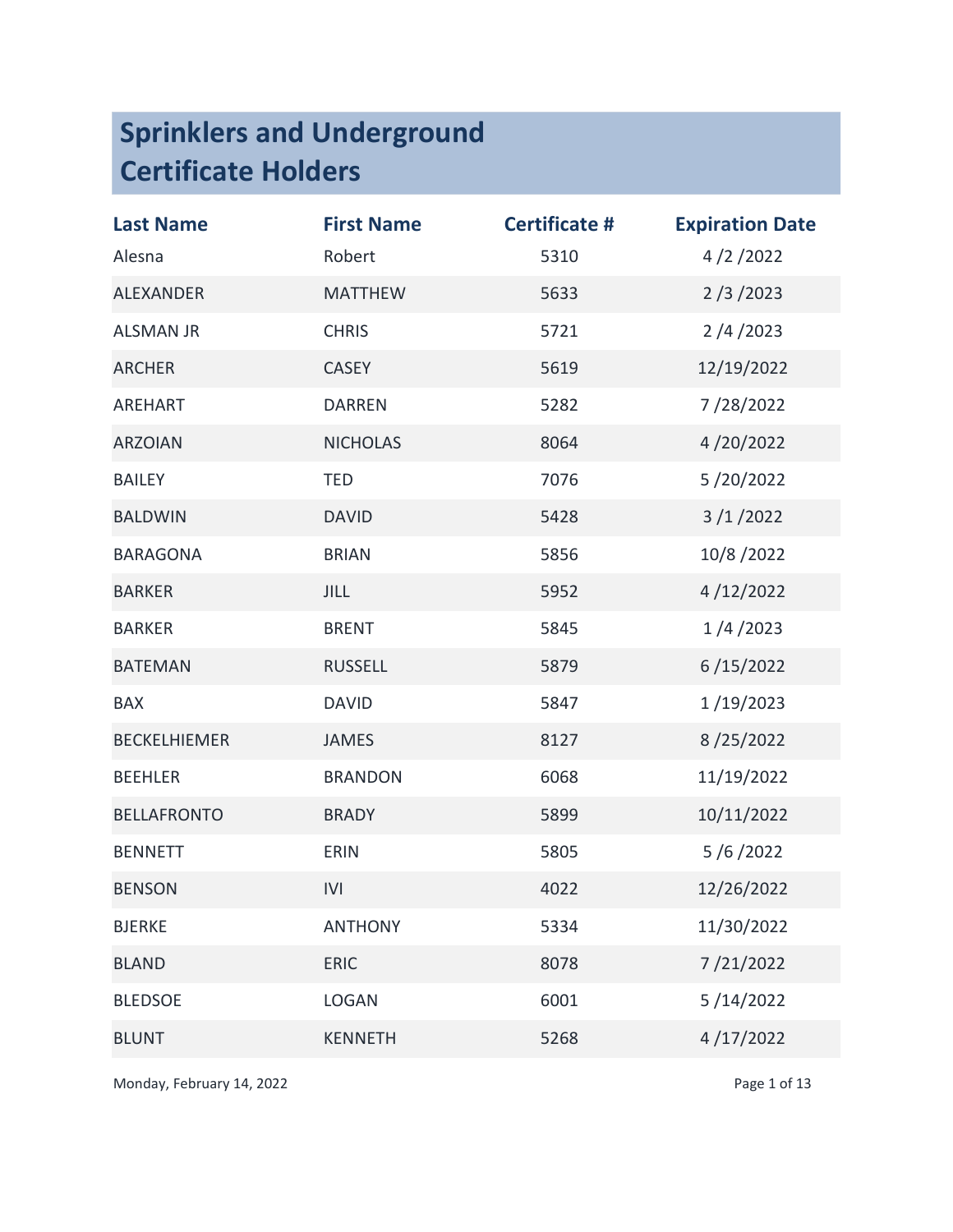| <b>Last Name</b>  | <b>First Name</b>  | <b>Certificate #</b> | <b>Expiration Date</b> |
|-------------------|--------------------|----------------------|------------------------|
| <b>BOCCHETTI</b>  | <b>NICK</b>        | 4115                 | 6/28/2022              |
| <b>BOCK</b>       | <b>JUSTIN</b>      | 5925                 | 12/1/2022              |
| <b>BODENHAMER</b> | <b>TONY</b>        | 5842                 | 12/8/2022              |
| <b>BONNEVILLE</b> | <b>KELLY</b>       | 5108                 | 7/10/2022              |
| <b>BOSSON</b>     | <b>CHRIS</b>       | 8063                 | 3/16/2022              |
| <b>BOTTORFF</b>   | <b>MARC</b>        | 5765                 | 1/5/2023               |
| <b>BOVE</b>       | <b>PETER</b>       | 7014                 | 4/30/2022              |
| <b>BRAATEN</b>    | <b>ANTHONY</b>     | 6090                 | 8/18/2022              |
| <b>BRADFIELD</b>  | <b>JEREMY</b>      | 5759                 | 5/14/2022              |
| <b>BRADSTREET</b> | <b>JOSEPH</b>      | 5522                 | 3/12/2022              |
| <b>BROOKS</b>     | <b>MICHAEL</b>     | 5473                 | 2/7/2023               |
| <b>BRUNE</b>      | <b>DAVID</b>       | 5669                 | 10/13/2022             |
| <b>BRUNGARDT</b>  | <b>MICHAEL</b>     | 5399                 | 10/15/2022             |
| <b>BURK</b>       | <b>JOSEPH</b>      | 5931                 | 2/10/2023              |
| <b>BURNETT</b>    | <b>ERIC</b>        | 5877                 | 6/10/2022              |
| <b>BUSHAW</b>     | <b>ROSS</b>        | 4096                 | 7/1/2022               |
| Byer              | <b>Bruce</b>       | 5144                 | 4/11/2022              |
| <b>BYER</b>       | <b>RICK</b>        | 5362                 | 1/8/2023               |
| CALLAWAY          | LARRY              | 7026                 | 10/8/2022              |
| <b>CARVER</b>     | <b>CHRISTOPHER</b> | 5285                 | 8/15/2022              |
| CASE              | <b>MIKE</b>        | 8110                 | 3/9/2022               |
| <b>CATANIA</b>    | <b>GINO</b>        | 5066                 | 12/15/2022             |

Monday, February 14, 2022 **Page 2 of 13**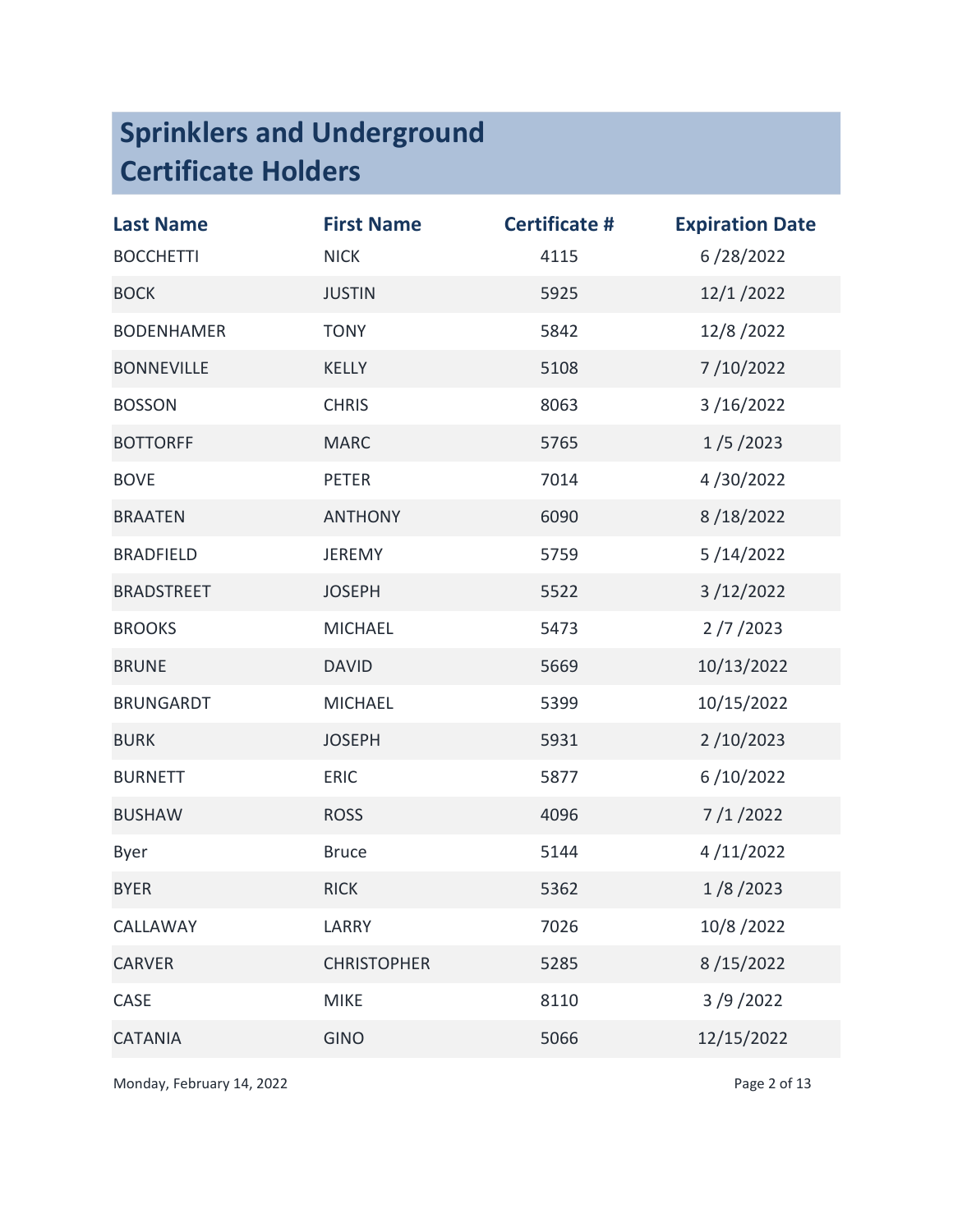| <b>Last Name</b>      | <b>First Name</b> | <b>Certificate #</b> | <b>Expiration Date</b> |
|-----------------------|-------------------|----------------------|------------------------|
| <b>CERUTI</b>         | <b>ANTHONY</b>    | 5003                 | 1/1/2023               |
| <b>CETANI</b>         | <b>TIANNA</b>     | 8141                 | 9/23/2022              |
| <b>CHECHELNITSKIY</b> | <b>GEORGE</b>     | 5960                 | 5/1/2022               |
| <b>CHECHELNITSKIY</b> | <b>VENIAMIN</b>   | 5962                 | 5/2/2022               |
| Chun                  | Troy              | 5102                 | 9/5/2022               |
| <b>CLARK</b>          | <b>JACOB</b>      | 5107                 | 7/11/2022              |
| <b>COLE</b>           | <b>RYAN</b>       | 5666                 | 10/2/2022              |
| <b>COLLISTER</b>      | <b>MIKE</b>       | 5508                 | 3/19/2022              |
| <b>CONNORS</b>        | <b>TIMOTHY</b>    | 6049                 | 9/10/2022              |
| <b>CRABB</b>          | <b>DOMINIC</b>    | 5787                 | 3/16/2022              |
| <b>CRAGER</b>         | <b>JASON</b>      | 6044                 | 4/22/2022              |
| <b>CROWDER</b>        | JOE               | 8134                 | 5/24/2022              |
| <b>CURTAZ</b>         | <b>VINCENT</b>    | 5681                 | 5/6/2022               |
| <b>CUSHING</b>        | <b>DOUGLAS</b>    | 5691                 | 3/30/2022              |
| <b>CUTLER</b>         | <b>GUY</b>        | 5160                 | 12/27/2022             |
| <b>DAVIES</b>         | <b>SETH</b>       | 8009                 | 10/1/2022              |
| <b>DAVIS</b>          | <b>BRETT</b>      | 8002                 | 8/25/2022              |
| <b>DAVIS</b>          | <b>DERRICK</b>    | 8003                 | 9/2/2022               |
| <b>DEGUIRE</b>        | <b>CHARLES</b>    | 7077                 | 5/23/2022              |
| <b>DRAGOO</b>         | <b>CHAD</b>       | 5857                 | 7/29/2022              |
| <b>DUNCAN</b>         | <b>SCOT</b>       | 4221                 | 8/29/2022              |
| <b>DURBIN</b>         | <b>JOSEPH</b>     | 5518                 | 11/10/2022             |

Monday, February 14, 2022 **Page 3 of 13**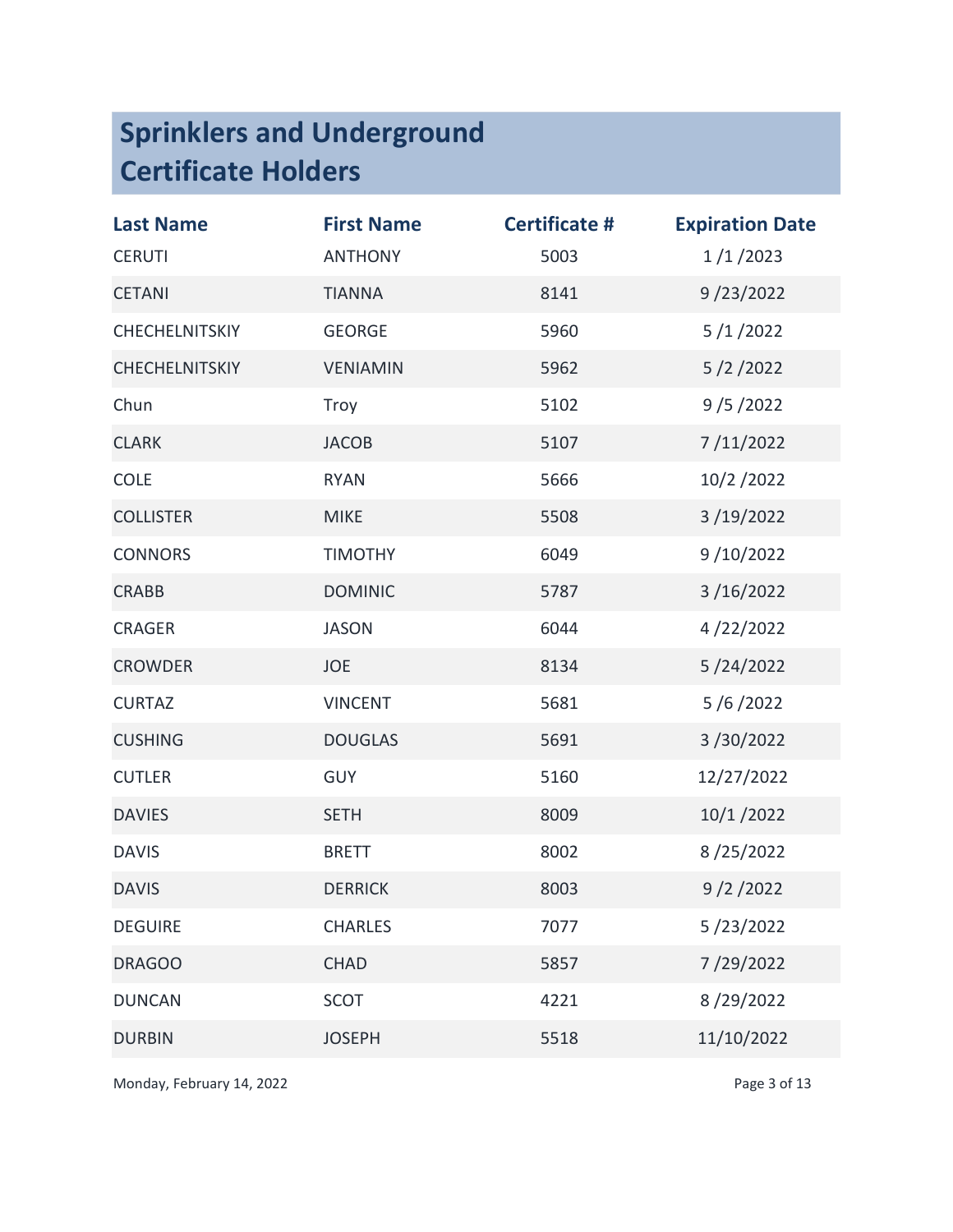| <b>Last Name</b>   | <b>First Name</b> | <b>Certificate #</b> | <b>Expiration Date</b> |
|--------------------|-------------------|----------------------|------------------------|
| <b>EARLEY</b>      | <b>NICHOLAS</b>   | 5945                 | 3/17/2022              |
| <b>ECKERT</b>      | <b>BRANDON</b>    | 5870                 | 10/12/2022             |
| <b>EHRLICH</b>     | JIM               | 4242                 | 6/1/2022               |
| <b>ELSHAUG</b>     | <b>JOSEPH</b>     | 5941                 | 2/18/2022              |
| <b>ELSHAUG</b>     | <b>JOSEPH</b>     | 5941                 | 2/18/2023              |
| <b>ESCOVER</b>     | <b>ANTHONY</b>    | 6059                 | 11/8/2022              |
| <b>ESQUEDA</b>     | <b>BENJAMIN</b>   | 5542                 | 4/5/2022               |
| <b>ES-SAHB</b>     | <b>NOUREDDINE</b> | 5443                 | 10/21/2022             |
| <b>EVANS</b>       | <b>SEAN</b>       | 8008                 | 9/29/2022              |
| <b>EVELAND</b>     | <b>JAKE</b>       | 8074                 | 6/18/2022              |
| <b>FERRARA</b>     | ANGELO            | 8018                 | 10/18/2022             |
| <b>FISCUS</b>      | <b>JAKE</b>       | 5837                 | 11/1/2022              |
| <b>FISHER</b>      | <b>SHANE</b>      | 7083                 | 6/6/2022               |
| <b>FISHER</b>      | <b>KYLE</b>       | 5804                 | 5/6/2022               |
| <b>FITZPATRICK</b> | <b>JOSH</b>       | 5650                 | 1/6/2023               |
| <b>FITZPATRICK</b> | <b>SEAN</b>       | 5777                 | 10/15/2022             |
| <b>FLETCHER</b>    | <b>MICHAEL</b>    | 7082                 | 8/17/2022              |
| <b>FOSTER</b>      | <b>ADAM</b>       | 5809                 | 5/17/2022              |
| <b>FOX</b>         | <b>GREGORY</b>    | 8087                 | 10/8/2022              |
| <b>FULLER</b>      | <b>AUSTIN</b>     | 8160                 | 10/4/2022              |
| <b>FURROW</b>      | <b>MILES</b>      | 8149                 | 7/29/2022              |
| <b>GALLAGHER</b>   | <b>AUSTIN</b>     | 7054                 | 4/1/2022               |

Monday, February 14, 2022 **Page 4 of 13**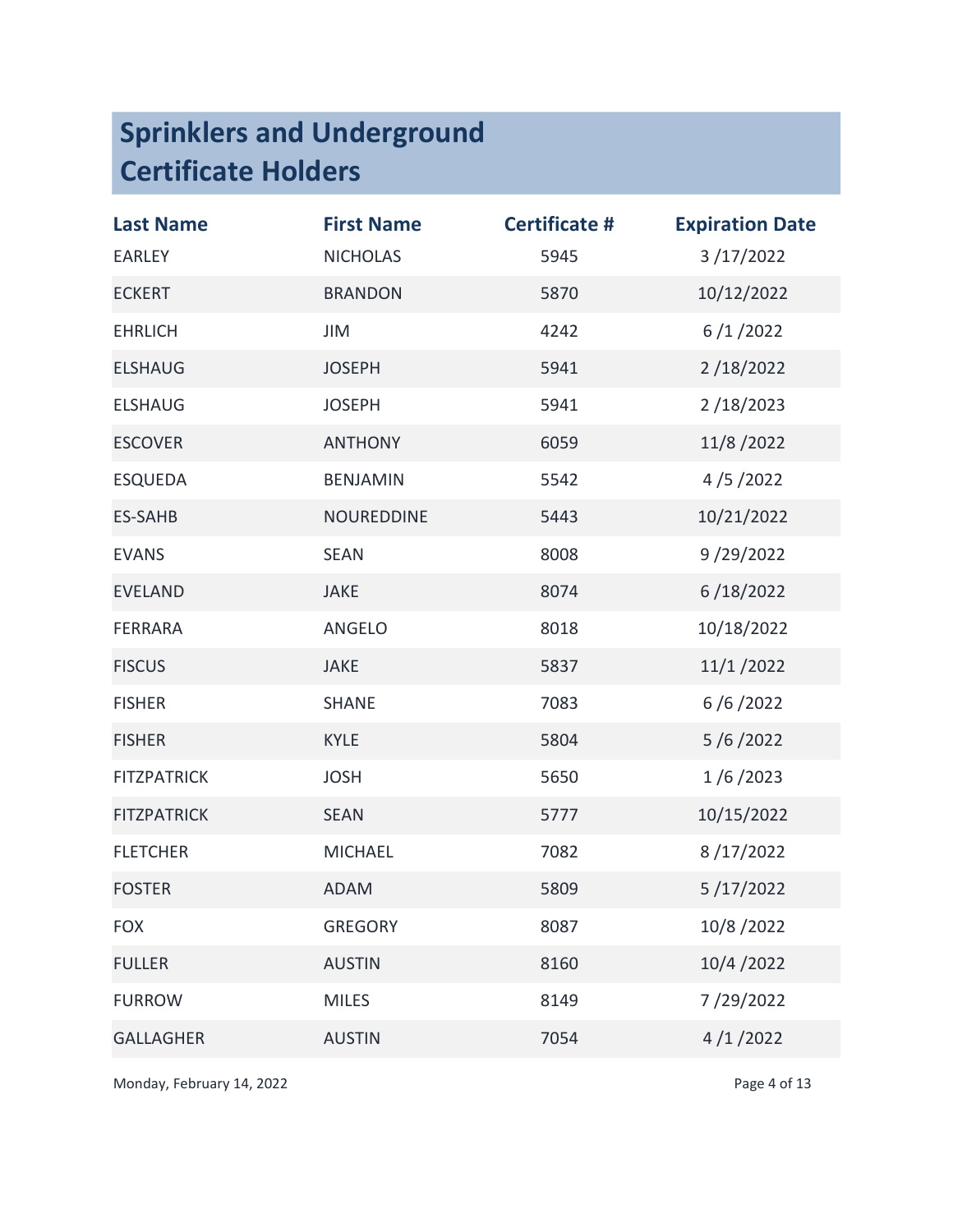| <b>Last Name</b> | <b>First Name</b> | <b>Certificate #</b> | <b>Expiration Date</b> |
|------------------|-------------------|----------------------|------------------------|
| <b>GARCIA</b>    | <b>MICHAEL</b>    | 8189                 | 2/9/2023               |
| <b>GARCIA</b>    | <b>MARCUS</b>     | 8148                 | 7/14/2022              |
| <b>GARDNER</b>   | <b>JOHN</b>       | 4070                 | 12/26/2022             |
| <b>GATES</b>     | <b>JONATHAN</b>   | 5958                 | 8/23/2022              |
| <b>GILLETT</b>   | <b>SOREN</b>      | 7075                 | 5/9/2022               |
| <b>GREBE</b>     | <b>BUD</b>        | 5799                 | 4/23/2022              |
| <b>GRIMES</b>    | <b>RILEY</b>      | 7086                 | 6/21/2022              |
| <b>GRUNSTAD</b>  | <b>ALAN</b>       | 8089                 | 11/12/2022             |
| Guenther         | Nickolas          | 8156                 | 9/2/2022               |
| <b>HANSEN</b>    | <b>DAVID</b>      | 5572                 | 4/11/2022              |
| <b>HANSEN</b>    | <b>DAVID</b>      | 5572                 | 8/11/2022              |
| <b>HARTLEY</b>   | <b>NICK</b>       | 5598                 | 2/5/2023               |
| <b>HARVEY</b>    | <b>DYLAN</b>      | 6089                 | 7/22/2022              |
| <b>HAVLICK</b>   | <b>CHRIS</b>      | 8114                 | 3/17/2023              |
| <b>HAVLICK</b>   | <b>CHRIS</b>      | 8114                 | 3/17/2022              |
| <b>HAYS</b>      | <b>MICHAEL</b>    | 6010                 | 8/8/2022               |
| <b>HAZELTON</b>  | <b>ALAN</b>       | 8094                 | 12/3/2022              |
| <b>HEGELE</b>    | <b>ROCKY</b>      | 5172                 | 12/1/2022              |
| <b>HEGGE</b>     | <b>DON</b>        | 4230                 | 4/1/2022               |
| <b>HENDERSON</b> | <b>ROB</b>        | 5593                 | 5/17/2022              |
| <b>HERTNER</b>   | <b>JEREMY</b>     | 6048                 | 8/31/2022              |
| <b>HILL</b>      | <b>DUSTIN</b>     | 5656                 | 7/7/2022               |

Monday, February 14, 2022 **Page 5 of 13**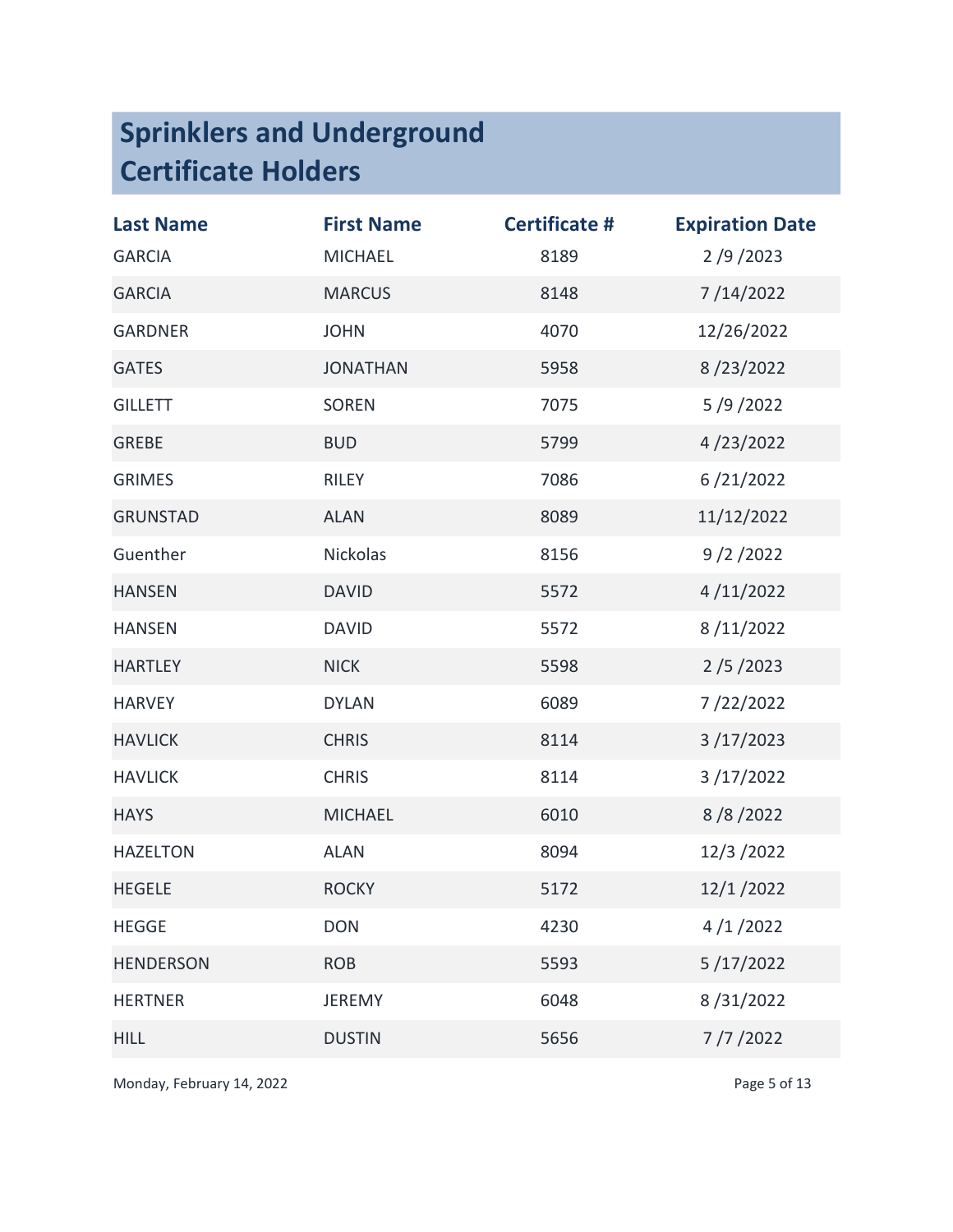| <b>Last Name</b>    | <b>First Name</b>  | <b>Certificate #</b> | <b>Expiration Date</b> |
|---------------------|--------------------|----------------------|------------------------|
| <b>HILL</b>         | <b>JOSHUA</b>      | 7079                 | 5/29/2022              |
| <b>HOFF</b>         | <b>LANCE</b>       | 4198                 | 12/26/2022             |
| <b>HOLLINGER</b>    | <b>NICK</b>        | 5964                 | 7/4/2022               |
| <b>HOLLINGER JR</b> | <b>FRED</b>        | 5659                 | 7/30/2022              |
| <b>HOLMES</b>       | <b>RANDY</b>       | 5909                 | 11/7 / 2022            |
| <b>HOOD</b>         | <b>CHRISTOPHER</b> | 8061                 | 3/4/2023               |
| <b>HOOD</b>         | <b>CHRISTOPHER</b> | 8061                 | 3/4/2022               |
| <b>HOOPER</b>       | <b>AUSTIN</b>      | 8011                 | 10/2/2022              |
| <b>HOOPER</b>       | <b>RICHARD</b>     | 5403                 | 1/29/2023              |
| <b>HOWARD</b>       | <b>PHILLIP</b>     | 8034                 | 12/1/2022              |
| <b>HOWELL</b>       | <b>KRIS</b>        | 5974                 | 6/28/2022              |
| <b>HUBIN</b>        | <b>DOUGLAS</b>     | 4051                 | 12/17/2022             |
| <b>HUNTER</b>       | <b>THEO</b>        | 5888                 | 9/25/2022              |
| <b>HUNTER</b>       | <b>JESSE</b>       | 5824                 | 1/4/2023               |
| <b>HURTADO</b>      | RICHARD            | 8038                 | 12/9 / 2022            |
| <b>HUTCHINS</b>     | <b>JAMES</b>       | 8046                 | 1/23/2023              |
| <b>HUTCHINSON</b>   | <b>ANTHONY</b>     | 8070                 | 5/21/2022              |
| <b>IRVIN</b>        | <b>WESLEY</b>      | 8024                 | 7/1/2022               |
| <b>ISBELL</b>       | <b>LUCAS</b>       | 8065                 | 5/7/2022               |
| <b>JAMISON</b>      | <b>ADAM</b>        | 5788                 | 5/18/2022              |
| <b>JANTZ</b>        | <b>JUSTIN</b>      | 5938                 | 2/11/2023              |
| <b>JANUCHOWSKI</b>  | <b>KEN</b>         | 5646                 | 5/28/2022              |

Monday, February 14, 2022 **Page 6 of 13**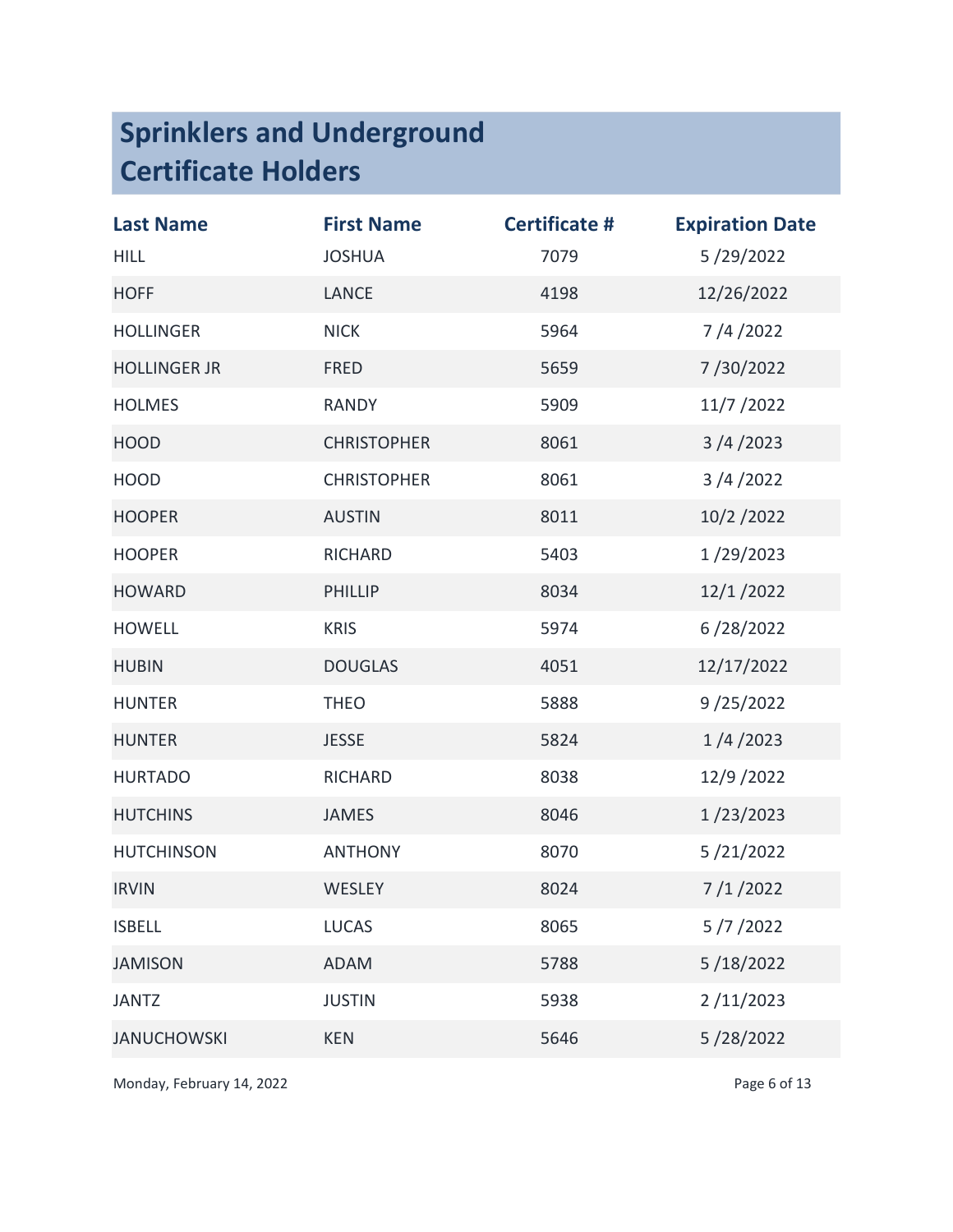| <b>Last Name</b> | <b>First Name</b> | <b>Certificate #</b> | <b>Expiration Date</b> |
|------------------|-------------------|----------------------|------------------------|
| <b>JENSEN</b>    | <b>CASEY</b>      | 8093                 | 12/1/2022              |
| <b>JOHNSON</b>   | <b>JOHN</b>       | 8125                 | 4/29/2022              |
| <b>JOHNSON</b>   | <b>JOHN</b>       | 8125                 | 1/26/2023              |
| <b>JOHNSON</b>   | <b>ALEX</b>       | 6085                 | 2/20/2022              |
| <b>JONES</b>     | <b>MARVIN</b>     | 5123                 | 2/21/2023              |
| <b>JONES</b>     | <b>MARVIN</b>     | 5123                 | 2/21/2022              |
| <b>KELLER</b>    | <b>IAN</b>        | 5947                 | 4/28/2022              |
| <b>KING</b>      | <b>IAN</b>        | 5900                 | 12/18/2022             |
| <b>KNIGHT</b>    | <b>ERIC</b>       | 5729                 | 4/14/2022              |
| <b>KUSKIE</b>    | <b>BRANDON</b>    | 5781                 | 2/22/2022              |
| <b>LABONTE</b>   | <b>LUKE</b>       | 5253                 | 4/16/2022              |
| LANGEL           | <b>DEREK</b>      | 5923                 | 1/4/2023               |
| LANGNER          | <b>MICHAEL</b>    | 8116                 | 4/20/2022              |
| <b>LARSEN</b>    | <b>LONNIE</b>     | 6091                 | 3/27/2022              |
| LEE              | <b>SETH</b>       | 8019                 | 10/21/2022             |
| <b>LEE</b>       | <b>CHRISSY</b>    | 5775                 | 2/16/2022              |
| LEE              | <b>CHRISSY</b>    | 5775                 | 2/16/2023              |
| <b>LOFTIS</b>    | <b>WILLIAM</b>    | 5898                 | 6/17/2022              |
| <b>LOOMIS</b>    | <b>SCOTT</b>      | 5942                 | 2/18/2022              |
| <b>LUDAHL</b>    | <b>ROD</b>        | 5907                 | 11/1/2022              |
| <b>LUDE</b>      | <b>FRANK</b>      | 5621                 | 5/28/2022              |
| <b>MAAK</b>      | CARL              | 5803                 | 4/23/2022              |

Monday, February 14, 2022 **Page 7 of 13**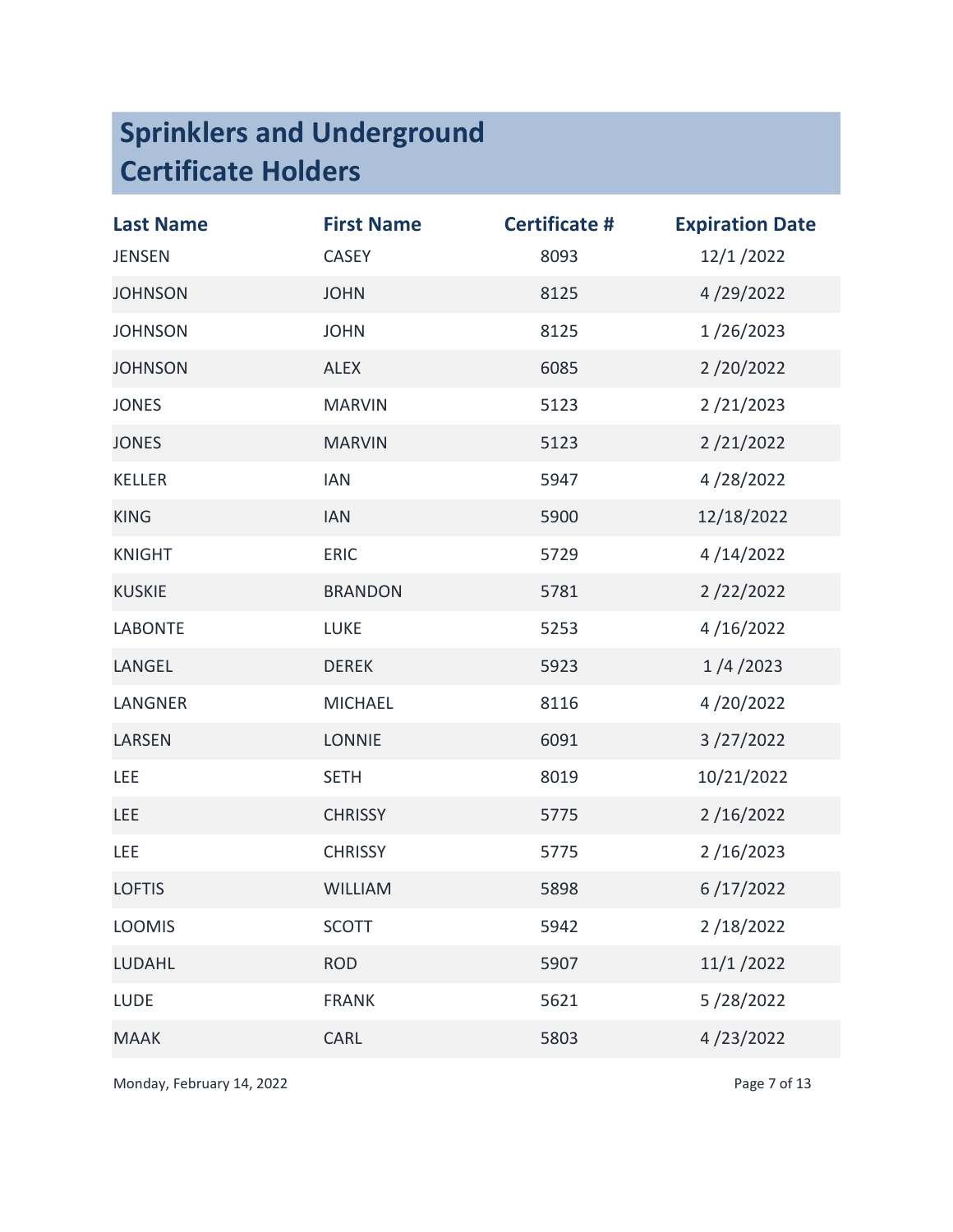| <b>Last Name</b>  | <b>First Name</b>  | <b>Certificate #</b> | <b>Expiration Date</b> |
|-------------------|--------------------|----------------------|------------------------|
| <b>MACQUARRIE</b> | <b>CHRIS</b>       | 5431                 | 3/16/2023              |
| <b>MACQUARRIE</b> | <b>CHRIS</b>       | 5431                 | 3/16/2022              |
| <b>MADISON</b>    | <b>BRIAN</b>       | 6027                 | 9/27/2022              |
| <b>MANWELL</b>    | <b>THOMAS</b>      | 6083                 | 2/19/2022              |
| <b>MARSHALL</b>   | <b>TOM</b>         | 4071                 | 7/2/2022               |
| <b>MARTIN</b>     | <b>BARRY</b>       | 8174                 | 10/19/2022             |
| <b>MARTIN III</b> | <b>THOMAS</b>      | 6073                 | 12/21/2022             |
| <b>MATSON</b>     | <b>STEVE</b>       | 8181                 | 12/20/2022             |
| <b>MATTHEY</b>    | <b>JOSEPH</b>      | 5600                 | 6/9/2022               |
| <b>MCHENRY</b>    | <b>MATT</b>        | 8053                 | 2/6/2023               |
| <b>MCLEOD</b>     | <b>STEVEN</b>      | 8155                 | 11/1/2022              |
| <b>MCNEIL</b>     | <b>MICHAEL S</b>   | 5455                 | 9/16/2022              |
| <b>MENZIES</b>    | <b>GARRIETT</b>    | 8166                 | 9/27/2022              |
| <b>MERRILL</b>    | <b>NATHAN</b>      | 5693                 | 9/10/2022              |
| <b>MIGNACCA</b>   | <b>COREY</b>       | 8152                 | 11/9 / 2022            |
| <b>MILLER</b>     | <b>NICOLAI</b>     | 5865                 | 4/13/2022              |
| <b>MITCHELL</b>   | <b>DAN</b>         | 8028                 | 11/7 / 2022            |
| <b>MITCHELL</b>   | <b>WILLIAM</b>     | 5601                 | 8/2/2022               |
| <b>MONTEZ</b>     | <b>STEPHEN</b>     | 5794                 | 4/8/2022               |
| <b>MOORE</b>      | <b>NICK</b>        | 8091                 | 11/24/2022             |
| <b>MOORE</b>      | <b>CHRISTOPHER</b> | 7091                 | 8/15/2022              |
| <b>MORGAN</b>     | <b>JOHN</b>        | 5886                 | 7/19/2022              |

Monday, February 14, 2022 **Page 8 of 13**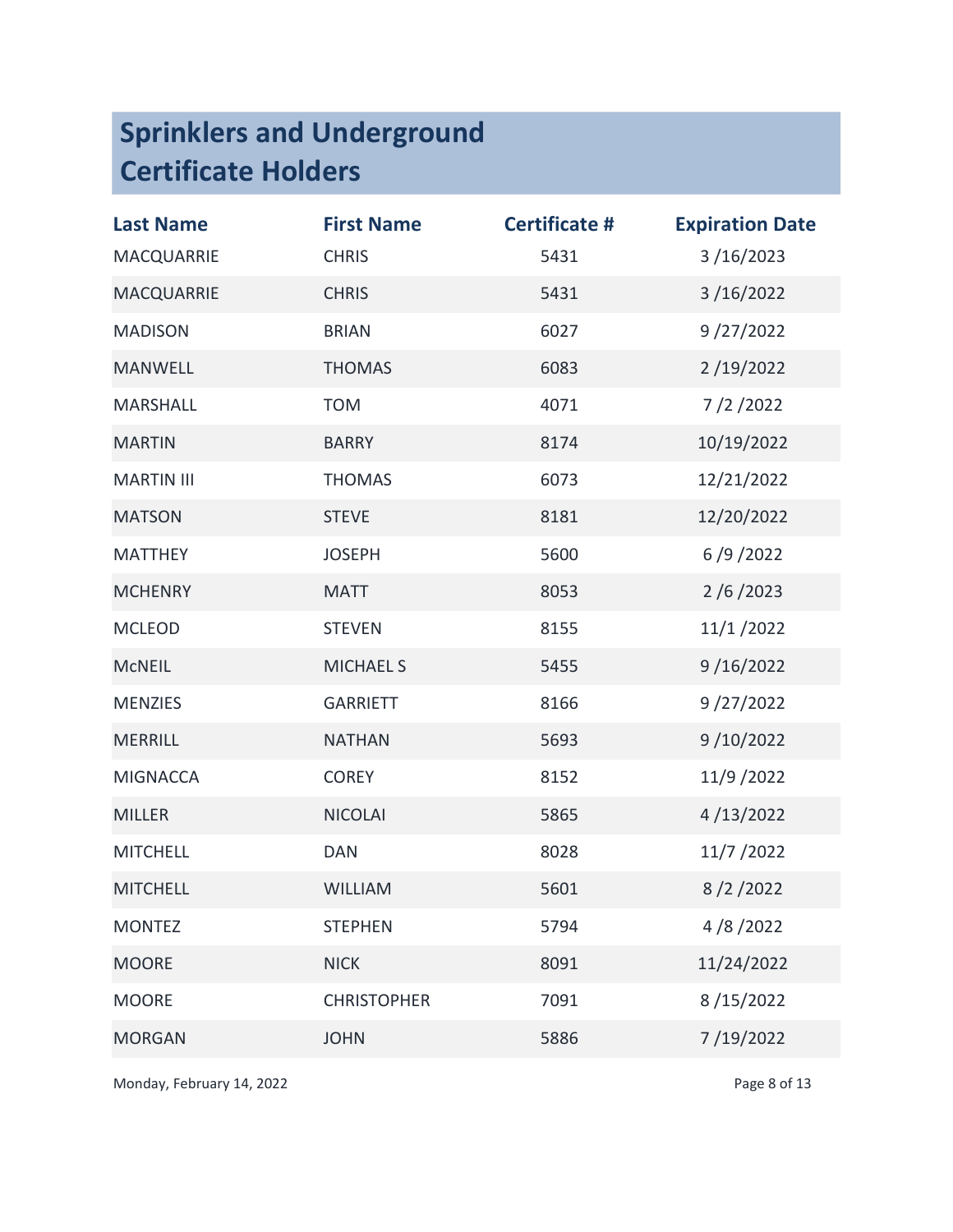| <b>Last Name</b> | <b>First Name</b> | <b>Certificate #</b> | <b>Expiration Date</b> |
|------------------|-------------------|----------------------|------------------------|
| <b>MORRIS</b>    | <b>CHRIS</b>      | 5679                 | 1/20/2023              |
| <b>MOSCINSKI</b> | <b>JONATHAN</b>   | 6053                 | 10/5/2022              |
| <b>MYERS</b>     | <b>VINCENT</b>    | 6075                 | 1/15/2023              |
| <b>NICHOLLS</b>  | <b>TROY</b>       | 5866                 | 4/18/2022              |
| <b>NIX</b>       | <b>JOSHUA</b>     | 5736                 | 8/24/2022              |
| <b>NORDWELL</b>  | <b>JOSHUA</b>     | 5683                 | 6/30/2022              |
| <b>NORVELL</b>   | <b>STEVEN</b>     | 5169                 | 11/10/2022             |
| <b>OANCEA</b>    | <b>SORIN</b>      | 5844                 | 9/14/2022              |
| <b>OFFINGA</b>   | <b>WILLIAM</b>    | 4128                 | 12/29/2022             |
| <b>OLBRICH</b>   | <b>JAMES</b>      | 5674                 | 11/24/2022             |
| <b>OLHEISER</b>  | <b>ADAM</b>       | 5912                 | 11/22/2022             |
| <b>OLTMANN</b>   | <b>JEREMY</b>     | 8146                 | 7/13/2022              |
| <b>OLTMANN</b>   | TIM               | 5839                 | 11/12/2022             |
| O'MALLEY         | <b>RYAN</b>       | 5196                 | 2/28/2023              |
| O'MALLEY         | <b>TYGH</b>       | 5201                 | 3/12/2022              |
| O'MALLEY         | <b>TYGH</b>       | 5201                 | 3/12/2023              |
| O'MALLEY         | <b>RYAN</b>       | 5196                 | 2/28/2022              |
| <b>OPPERMAN</b>  | <b>RYAN</b>       | 5105                 | 2/16/2023              |
| <b>OPPERMAN</b>  | <b>RYAN</b>       | 5105                 | 2/16/2022              |
| <b>OSTROM</b>    | <b>BRYAN</b>      | 7055                 | 2/21/2023              |
| <b>OSTROM</b>    | <b>BRYAN</b>      | 7055                 | 2/21/2022              |
| <b>PARRY</b>     | <b>GLEN</b>       | 8179                 | 11/18/2022             |

Monday, February 14, 2022 **Page 9 of 13**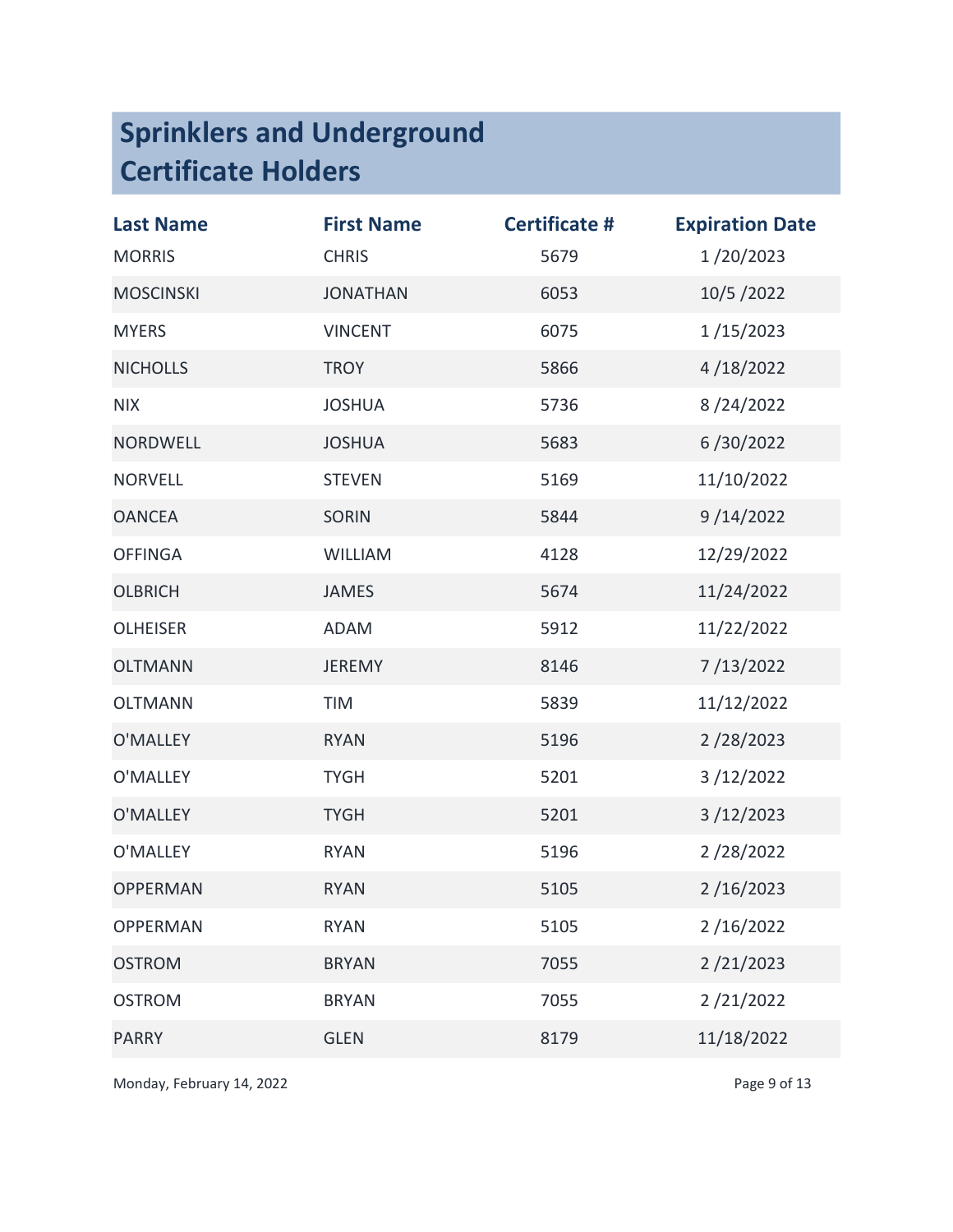| <b>Last Name</b> | <b>First Name</b> | <b>Certificate #</b> | <b>Expiration Date</b> |
|------------------|-------------------|----------------------|------------------------|
| <b>PEEBLES</b>   | <b>TYLER</b>      | 5735                 | 8/14/2022              |
| <b>PENA</b>      | <b>CARLOS</b>     | 5606                 | 9/12/2022              |
| PEREZ            | <b>FELIX</b>      | 8069                 | 5/20/2022              |
| <b>PETERSON</b>  | <b>WADE</b>       | 7015                 | 10/31/2022             |
| <b>PIGGOTT</b>   | <b>MICHAEL</b>    | 5315                 | 3/17/2023              |
| <b>PIGGOTT</b>   | <b>MICHAEL</b>    | 5315                 | 3/17/2022              |
| <b>POTTER</b>    | <b>TOM</b>        | 8043                 | 1/22/2023              |
| <b>PRICE</b>     | <b>BRANDON</b>    | 5953                 | 4/20/2022              |
| <b>PRICE</b>     | <b>JOSEPH</b>     | 5092                 | 5/8/2022               |
| <b>QUINONES</b>  | <b>DYLAN</b>      | 7053                 | 1/29/2023              |
| Quinones         | <b>Brennan</b>    | 8159                 | 9/8/2022               |
| <b>RANDOLPH</b>  | <b>AUSTEN</b>     | 8187                 | 1/26/2023              |
| <b>RAY</b>       | <b>DAVID</b>      | 7037                 | 11/5/2022              |
| <b>REED II</b>   | PAUL              | t fi                 | 10/5/2022              |
| <b>RICE</b>      | <b>THARON</b>     | 5711                 | 5/27/2022              |
| <b>ROBERTS</b>   | <b>JUSTIN</b>     | 5654                 | 6/23/2022              |
| <b>ROSS</b>      | TIM               | 5916                 | 12/2/2022              |
| <b>ROSS</b>      | <b>TYRAE</b>      | 8180                 | 12/8/2022              |
| <b>RUSSELL</b>   | <b>BRAD</b>       | 5372                 | 7/1/2022               |
| <b>SANTOS</b>    | <b>DAVID</b>      | 5291                 | 2/16/2022              |
| <b>SANTOS</b>    | <b>DAVID</b>      | 5291                 | 2/16/2023              |
| <b>SAUER</b>     | <b>JUSTIN</b>     | 8057                 | 3/2/2022               |

Monday, February 14, 2022 and the extent of the Page 10 of 13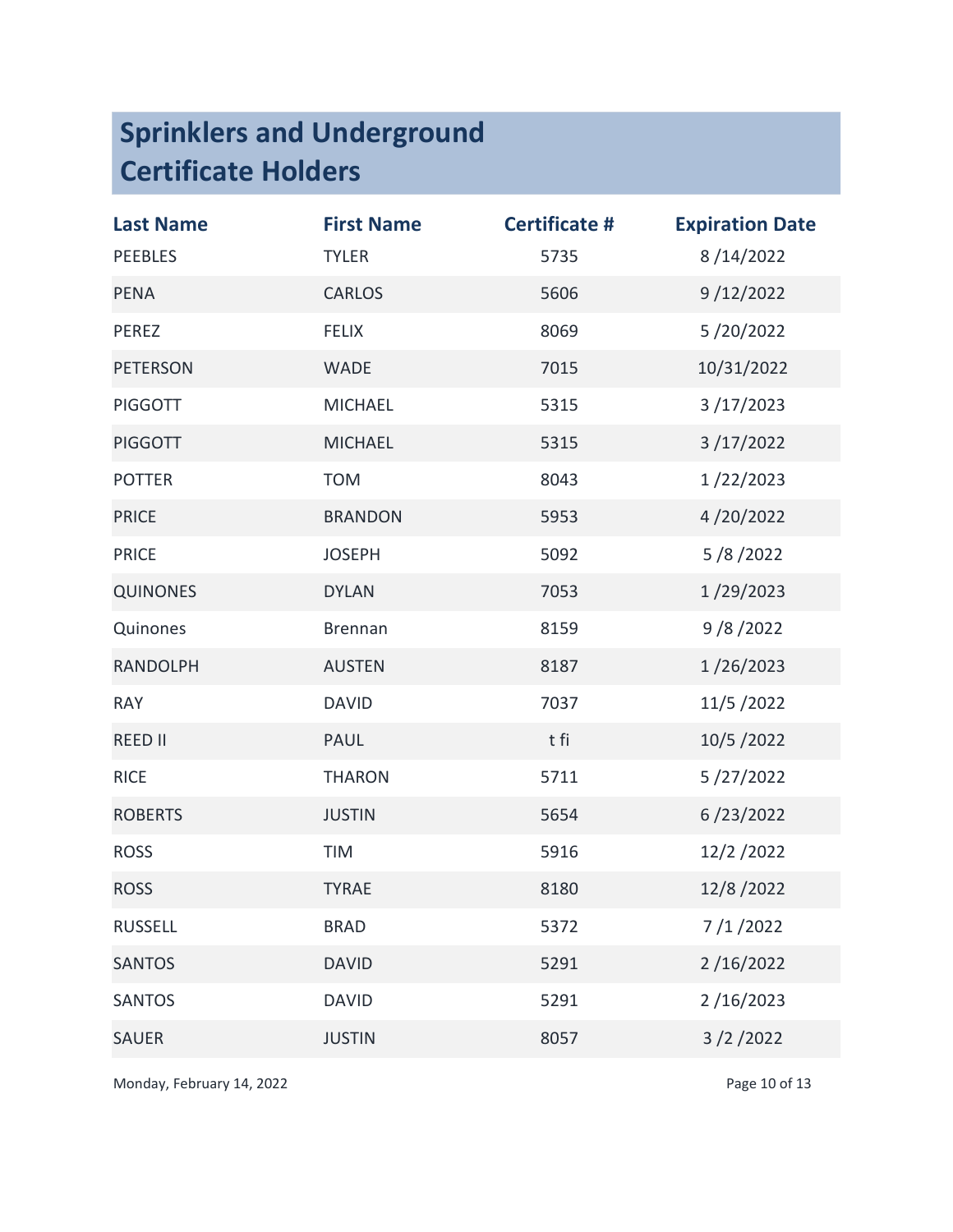| <b>Last Name</b>    | <b>First Name</b>  | <b>Certificate #</b> | <b>Expiration Date</b> |
|---------------------|--------------------|----------------------|------------------------|
| <b>SAYTI</b>        | <b>MICHAEL</b>     | 4235                 | 6/3/2022               |
| <b>SCHILLING</b>    | <b>JASON</b>       | 5114                 | 9/2/2022               |
| <b>SCHREGARDUS</b>  | <b>TIM</b>         | 8132                 | 6/8/2022               |
| <b>SCHROEDER JR</b> | <b>DENNIS</b>      | 5232                 | 10/15/2022             |
| <b>SCHWEITZER</b>   | <b>TRAVIS</b>      | 5351                 | 12/7 / 2022            |
| <b>SCHWEITZER</b>   | <b>DON</b>         | 4074                 | 12/26/2022             |
| <b>SCOTT</b>        | <b>RYAN</b>        | 5506                 | 8/4/2022               |
| <b>SEDEY</b>        | <b>MARK</b>        | 5537                 | 6/5/2022               |
| <b>SEIVERT</b>      | <b>SCOTT</b>       | 5734                 | 8/14/2022              |
| <b>SEMRO</b>        | <b>JULIETTE</b>    | 8058                 | 7/1/2022               |
| <b>SEXTON</b>       | <b>ROB</b>         | 4237                 | 7/9/2022               |
| <b>SHARBER</b>      | <b>WILLIAM</b>     | 8117                 | 3/24/2022              |
| <b>SHREEVE</b>      | <b>TYLER</b>       | 8109                 | 3/9/2022               |
| <b>SMITH</b>        | <b>BRANDON</b>     | 5704                 | 5/15/2022              |
| <b>SMITH</b>        | <b>DAN</b>         | 5738                 | 9/4/2022               |
| <b>SMITH</b>        | <b>MARCUS</b>      | 8178                 | 11/16/2022             |
| <b>SMITH</b>        | <b>JOSHUA C</b>    | 5552                 | 9/25/2022              |
| <b>SMITH</b>        | <b>JAMES</b>       | 5500                 | 7/19/2022              |
| <b>SNYDER</b>       | <b>JOSHUAH</b>     | 8102                 | 2/1/2023               |
| <b>SPECHT</b>       | <b>MATTHEW</b>     | 8023                 | 10/29/2022             |
| SPEELMAN            | <b>CHRISTOPHER</b> | 8059                 | 3/4/2022               |
| <b>SPINDEN</b>      | <b>STEVE</b>       | 8071                 | 5/27/2022              |

Monday, February 14, 2022 and the extent of the Page 11 of 13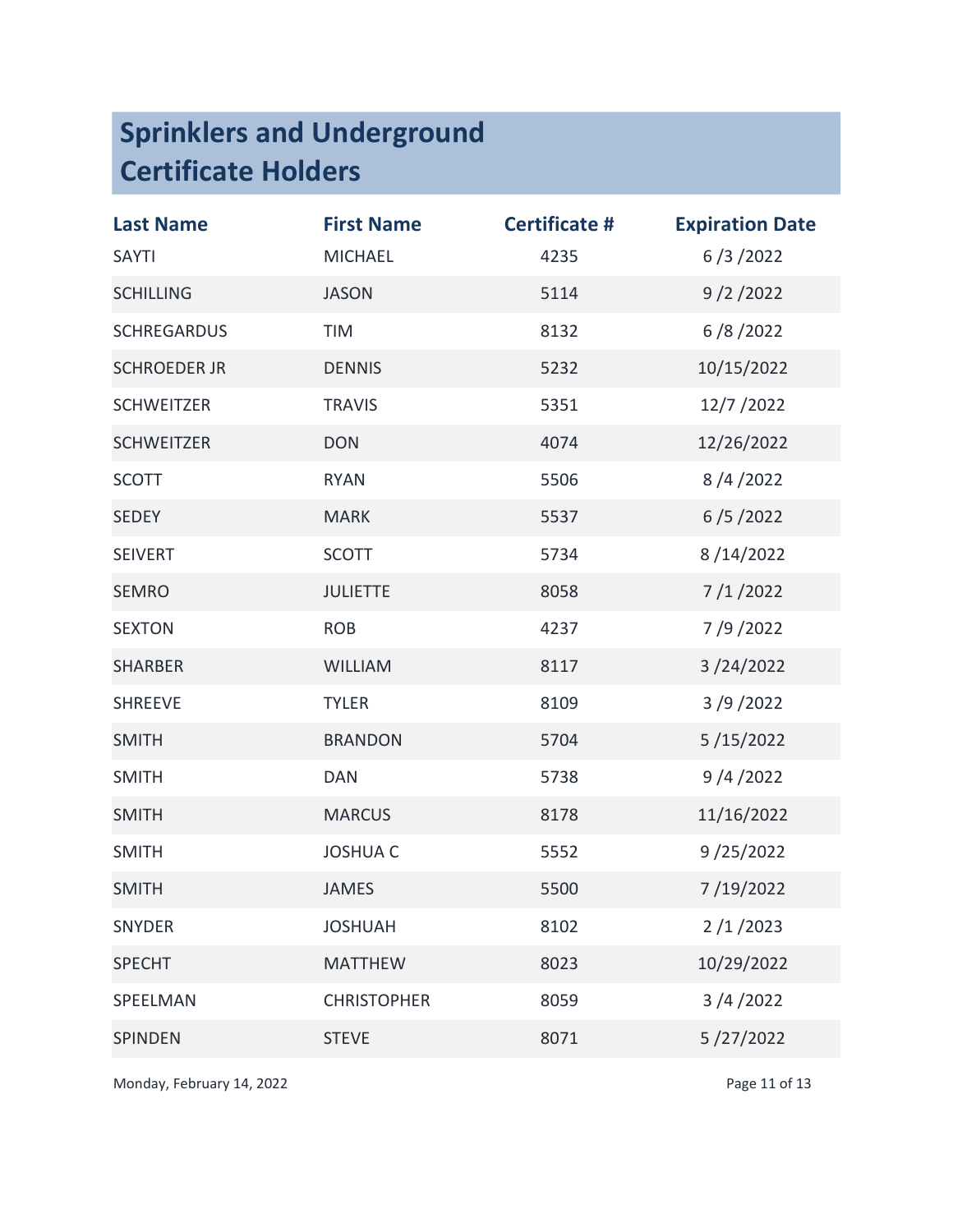| <b>Last Name</b>      | <b>First Name</b> | <b>Certificate #</b> | <b>Expiration Date</b> |
|-----------------------|-------------------|----------------------|------------------------|
| <b>STAEHELY</b>       | <b>JASON</b>      | 5584                 | 3/8/2022               |
| STAVENAU              | <b>SPENCER</b>    | 8044                 | 1/24/2023              |
| <b>STEFFEK</b>        | <b>JEREMY</b>     | 5854                 | 4/9/2022               |
| <b>STEFFEK JR</b>     | <b>THOMAS</b>     | 5763                 | 12/28/2022             |
| <b>STEIN</b>          | <b>ERICH</b>      | 8049                 | 1/29/2023              |
| <b>STOFIEL</b>        | <b>JASON</b>      | 5382                 | 6/21/2022              |
| <b>STUDY</b>          | <b>DANIEL</b>     | 8169                 | 10/11/2022             |
| <b>SUENKEL</b>        | <b>BRIAN</b>      | 8142                 | 6/30/2022              |
| <b>SUNDINE</b>        | <b>ALEXANDER</b>  | 6074                 | 6/20/2022              |
| SUTHERLAND            | <b>DAVID</b>      | 4236                 | 5/3/2022               |
| <b>SWAINSTON</b>      | <b>CHAD</b>       | 5971                 | 6/2/2022               |
| <b>TALLEY</b>         | <b>SHANNON</b>    | 5751                 | 11/6/2022              |
| <b>TIDWELL</b>        | <b>NICHOLAS</b>   | 8086                 | 10/8/2022              |
| <b>TOVAR</b>          | <b>JOSEPH</b>     | 8036                 | 12/9 / 2022            |
| <b>TURNBAUGH</b>      | <b>GREG</b>       | 8066                 | 5/11/2022              |
| <b>VAN STEENBERGE</b> | <b>ROB</b>        | 5937                 | 2/11/2023              |
| VANDECOEVERING        | <b>DOUG</b>       | 4200                 | 12/26/2022             |
| VANDYKE               | <b>ERIK</b>       | 5392                 | 8/31/2022              |
| VELIKOKHATKO          | <b>MIKHAIL</b>    | 8168                 | 10/6/2022              |
| <b>VILCHES</b>        | <b>CARLOS</b>     | 5911                 | 11/15/2022             |
| <b>VRENDENBURG</b>    | <b>SHAWN</b>      | 5702                 | 5/8/2022               |
| <b>WALKER</b>         | LEWIS             | 7002                 | 1/27/2023              |

Monday, February 14, 2022 and 2008 and 2009 and 2009 and 2009 and 2009 and 2009 and 2009 and 2009 and 2009 and 2009 and 2009 and 2009 and 2009 and 2009 and 2009 and 2009 and 2009 and 2009 and 2009 and 2009 and 2009 and 200